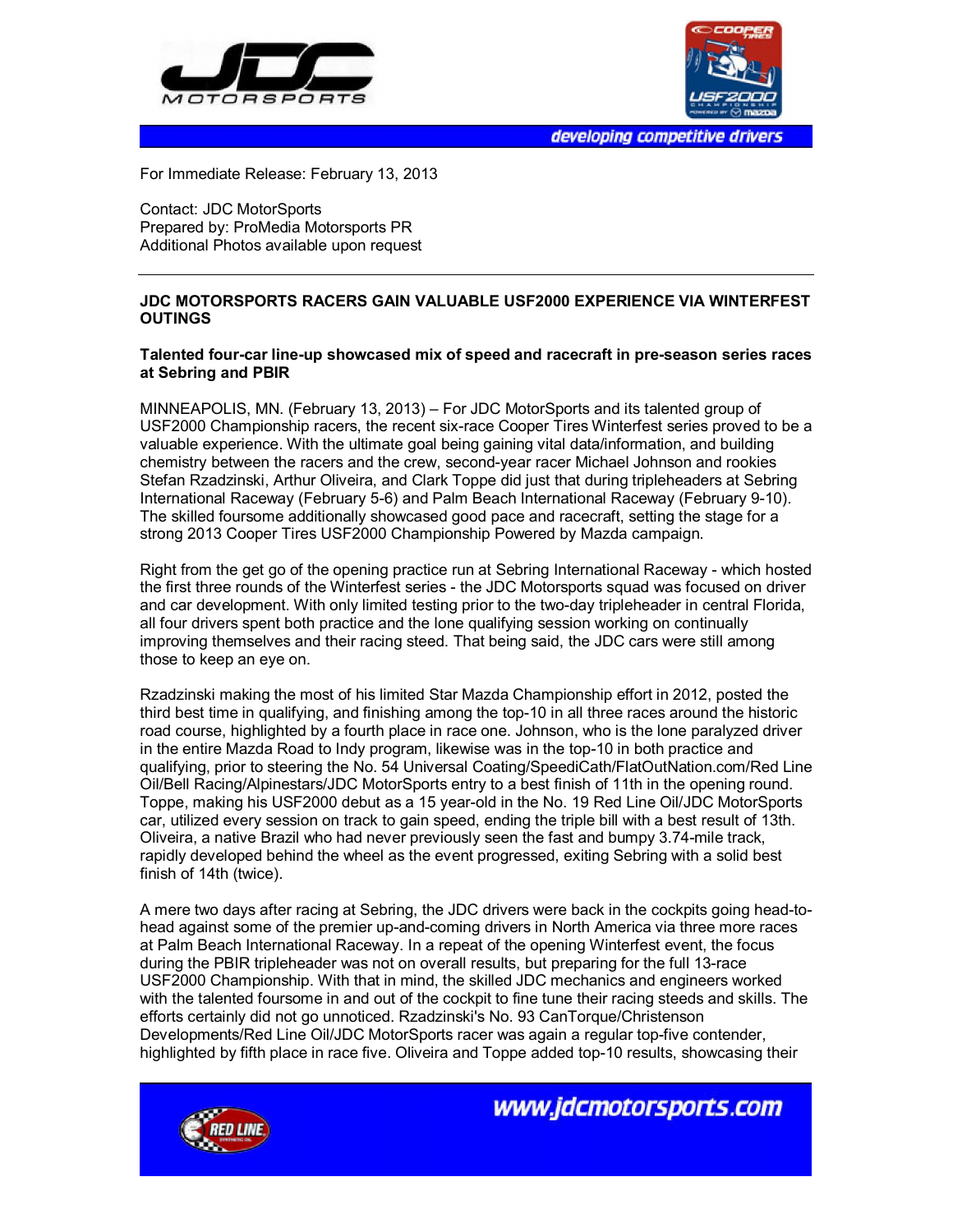



developing competitive drivers

abilities with eighth and 10th finishes respectively in race four. Johnson, meanwhile, despite some minor mechanical issues hampering his overall results, turned laps on par with the frontrunners.

"It was a great experience learning the USF2000 car and working with the JDC MotorSports team this past week," stated Rzadzinski. "A top-five overall in Winterfest was a decent start, but I know the best is yet to come. The No. 93 CanTorque/Christenson Developments JDC MotorSports car run flawlessly all week, so I can't thank the team and my supporters enough. Now I'm really looking forward to the start of the regular season."

"Sebring and West Palm Beach were a little rough with motor problems and mistakes by me," said Johnson. "That being said, I learned a lot and improved my aggressiveness with regards to passing. I'm looking forward to learning from my mistakes and moving on to Sebring in March."

"I really enjoyed taking part in the Winterfest series with JDC MotorSports," commented Oliveira. "The crew gave me a lot of support, as well as my coach and manager Jefferson Jorge. I learned a great deal in the two events. Given I had never seen the tracks before, and have only been in a USF2000 car twice before, I'm happy with what I accomplished. Now I'm looking forward to the start of the season at Sebring."

"Winterfest was a great learning experience for me," added Toppe. "I had only driven a USF2000 car three times before the event, so I went into Sebring with the goal of trying to learn the car and the track. I came out of it feeling positive about myself and the team. At PBIR, I felt that my driving was strong, but I had some bad luck and didn't get the results that I'd hoped for. JDC has been a huge help in my driver development, and looking forward to the opener at Sebring in March."

With the Winterfest series now complete, the highly-regarded JDC Motorsports squad now has a brief break to further prepare for the 2013 edition of the Cooper Tires USF2000 Championship Powered by Mazda. The quest for race wins and a potential series title commences on March 14- 15, when Sebring International Raceway plays hosts to Rounds One and Two as part of the 61st running of the renowned Mobil 1 Twelve Hours of Sebring event.

JDC MotorSports races with associate sponsorship from www.RedLineOil.com

Additional information on JDC MotorSports can be obtained from the team's website @ www.jdcmotorsports.com For direct contact, please contact John Church @ 952-233-3075

Learn more about Michael Johnson at michaeljohnsonracing.com and keep up to date via Twitter @ Racer54isCool and Facebook @ Michael-Johnson-Racing

Learn more about Stefan Rzadzinski at www.rzadracing.com and keep up to date via Twitter @ rzadracing and Facebook @ Stefan-Rzadzinski

Learn more about Clark Toppe via Twitter @ ClarkToppe and Facebook @ Clark-Toppe-**Motorsports** 

## ###

## **About JDC MotorSports:**

Involved in formula car racing since its inception in 1994, JDC MotorSports has established itself as one of the leading junior open-wheel teams in North America. Initially making its mark in the



www.jdcmotorsports.com